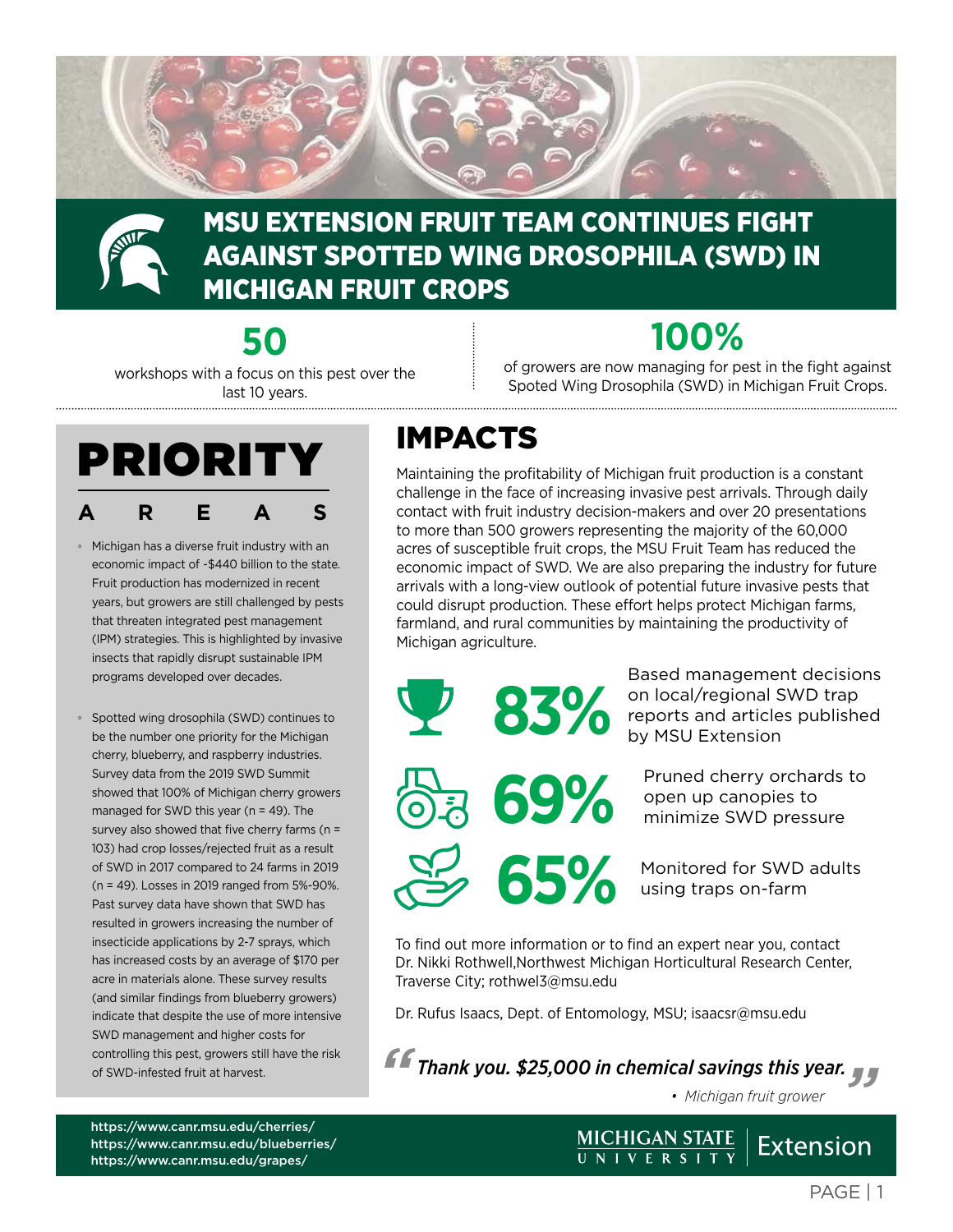



To evaluate the impact of our SWD research and extension programs, we administered a post-program paper survey to participants at the SWD Summit in 2019. There were 49 respondents of the survey that managed or directly impacted a total of 23,128 acres of tart cherries and 8,154 acres of sweet cherries. We found that 100% of respondents improved their knowledge of practices that reduce the risk of SWD infested fruit.

The MSU Fruit Team has been measuring behavioral changes of stakeholders as a result of previous MSU research and Extension programs. Respondents were asked to indicate which IPM practices they, their consultant, or farm manager have used:

Mowed cherry orchards with the<br>intent to minimize SWD, not just as a<br>regular maintenance program intent to minimize SWD, not just as a regular maintenance program

**56%**Consulted MSU researchers and Extension educators to assist with SWD management decisions Extension educators to assist with

**To find out more information or to find an expert near you, visit [www.canr.msu.edu/ipm/invasive\\_species/spotted\\_](http://www.canr.msu.edu/ipm/invasive_species/spotted_wing_drosophila/index) [wing\\_drosophila/index](http://www.canr.msu.edu/ipm/invasive_species/spotted_wing_drosophila/index)** 



*Collecting tart cherries in an ongoing effort to determine when SWD infest fruit during the growing season; the goal of this research is to develop a model that can help growers manage risk from SWD.*

*" " behalf of growers, the impact of this insect would be monumental. A critical element in controlling this insect is a thorough understanding of the insect's {SWD} life cycle. MSU has not only provided growers with the tools to manage this pest but also provided us with tools to understand the horticultural component of managing SWD. The latest tool is a degree day model in tart cherry that helps with precise timing for protection measures. Without MSU's efforts on* 

*• Michigan tart cherry grower*